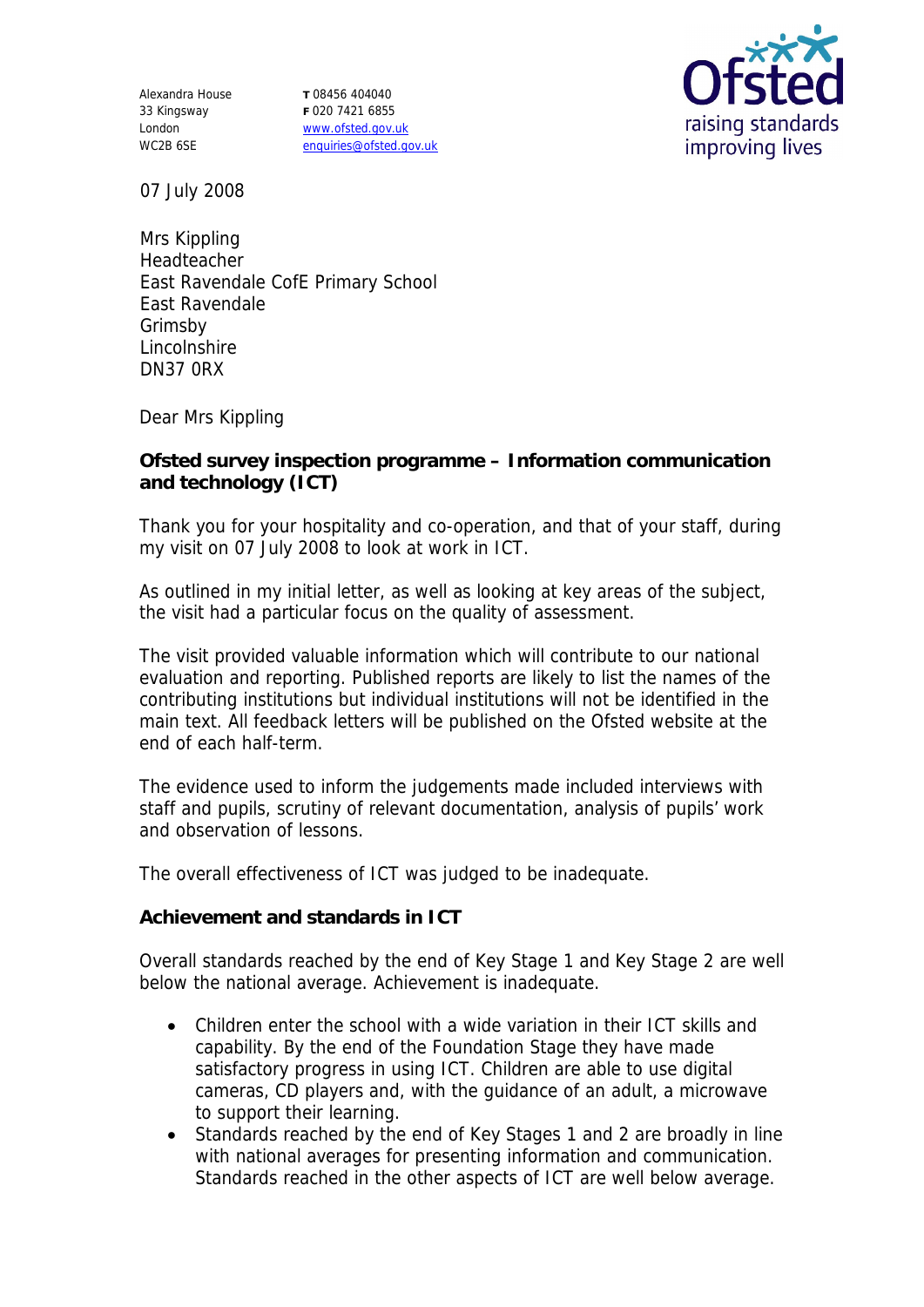This means that achievement in ICT is inadequate at both Key Stages 1 and 2.

- When using ICT in lessons the pupils are very well behaved. They are prepared to share the ICT resources and ensure each person has the opportunity to use the ICT. Pupils are also willing to help each other and show each other what to do. Pupils are happy to accept this help from their peers.
- The school involves the local police to teach pupils about the dangers of the internet and online social activity. Pupils are aware of these dangers and what they need to do to keep themselves safe.
- Pupils enjoy presenting information and communicating and older pupils particularly enjoy the opportunity to develop their film making skills.
- In the Foundation Stage and Key Stage 1 children control floor objects using the computer.

**Quality of teaching and learning of ICT**

Teaching and learning of ICT are inadequate.

- The use of ICT to support teaching and learning in other subjects is good. This is because members of staff use the communication and presenting information aspects of ICT well.
- Year 1 pupils confidently log onto the computers and are capable of navigating their way round a CD Rom. They are also able to compare and contrast computer based books to paper books.
- In geography pupils expertly toggled between websites to plan their journey from England to India. They used a variety of resources to ensure their plan was possible.
- Pupils use digital cameras to record their work. Members of staff use the interactive whiteboards to demonstrate the work. This allows the pupils to peer and self assess their work and develops their communication skills.
- Interactive whiteboards are used in literacy and numeracy to develop the pupils' knowledge and understanding. This is having a positive impact on the standards reached as pupils are more motivated and learn more.
- Pupils with learning difficulties and/or disabilities are supported well in lessons and make the same progress as their peers.
- However the teaching and learning of ICT are inadequate because the pupils make limited progress in developing their ICT skills and capability except in communication and presenting information. The overall achievement of the pupils is limited by staff expertise, knowledge and understanding of the requirements of all aspects of the ICT national curriculum. However you acknowledge this and training is in place.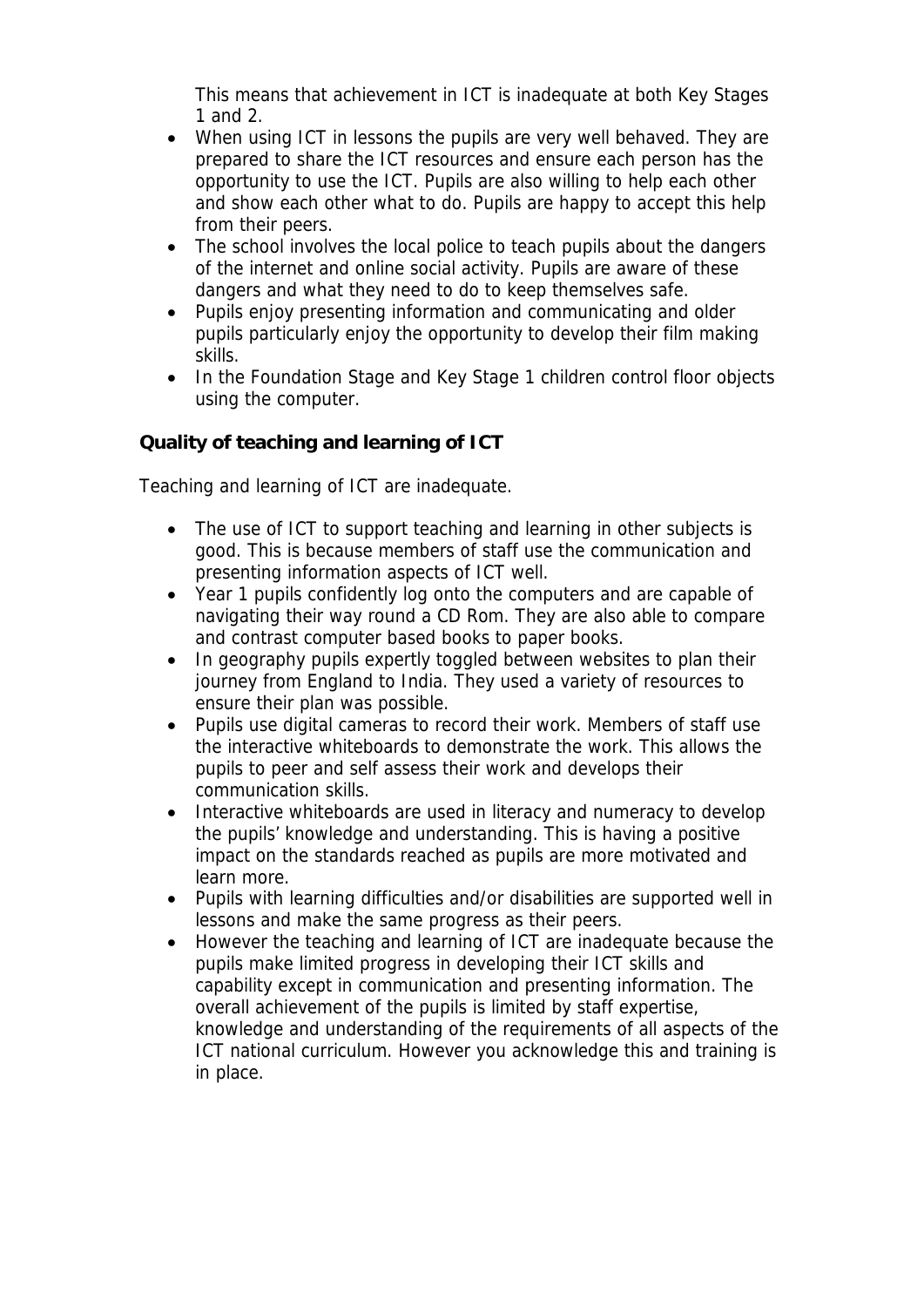## **Quality of the curriculum for ICT**

The curriculum for ICT is inadequate.

- The pupils are not receiving their statutory entitlement to the National Curriculum.
- ICT is planned across the curriculum. However there is an emphasis on communication and presenting information. The curriculum for these is satisfactory.
- Nevertheless the curriculum for data handling, data logging, control and spreadsheets is weak. This means that pupils' capability in these aspects is inadequate.

**Leadership and management of ICT**

Leadership and management of ICT are inadequate.

- The temporary ICT co-ordinator took up post in May 2008. Prior to this there was much change in the leadership and management of ICT and this means the development of the subject has stagnated.
- The recently produced plan for the development of ICT is not directly linked to improved outcomes for pupils.
- You are fully aware of the need to develop ICT. A skills audit of staff is complete and training is in place to develop teachers' knowledge and understanding of ICT.
- An audit of resources is in progress and this is influencing ICT spending which is focused on meeting the needs of pupils. You have made the decision to increase the number of computers to enable pupils to use them more often. You have also decided to provide laptops to ensure that ICT is available in classrooms to improve teaching and learning in other subjects.
- The provision of ICT is not monitored, evaluated or reviewed.

## **Use of Assessment**

The use of assessment is inadequate.

- The pupils' ICT work is assessed but the assessment does not relate to the national curriculum levels. The work is assessed based on the skills the pupils demonstrate they can do.
- Pupils do not know what level they are at in ICT. They do not have target levels and they do not know what they have to do to improve their work.

**Areas for improvement, which we discussed, included:**

- ensuring pupils receive their statutory entitlement to ICT
- developing the use of assessment so pupils are aware of target levels and how they are going to reach them
- raising standards and improving the progress pupils make
- ensuring the actions taken by the leadership and management are directly linked to improving pupil' outcomes.